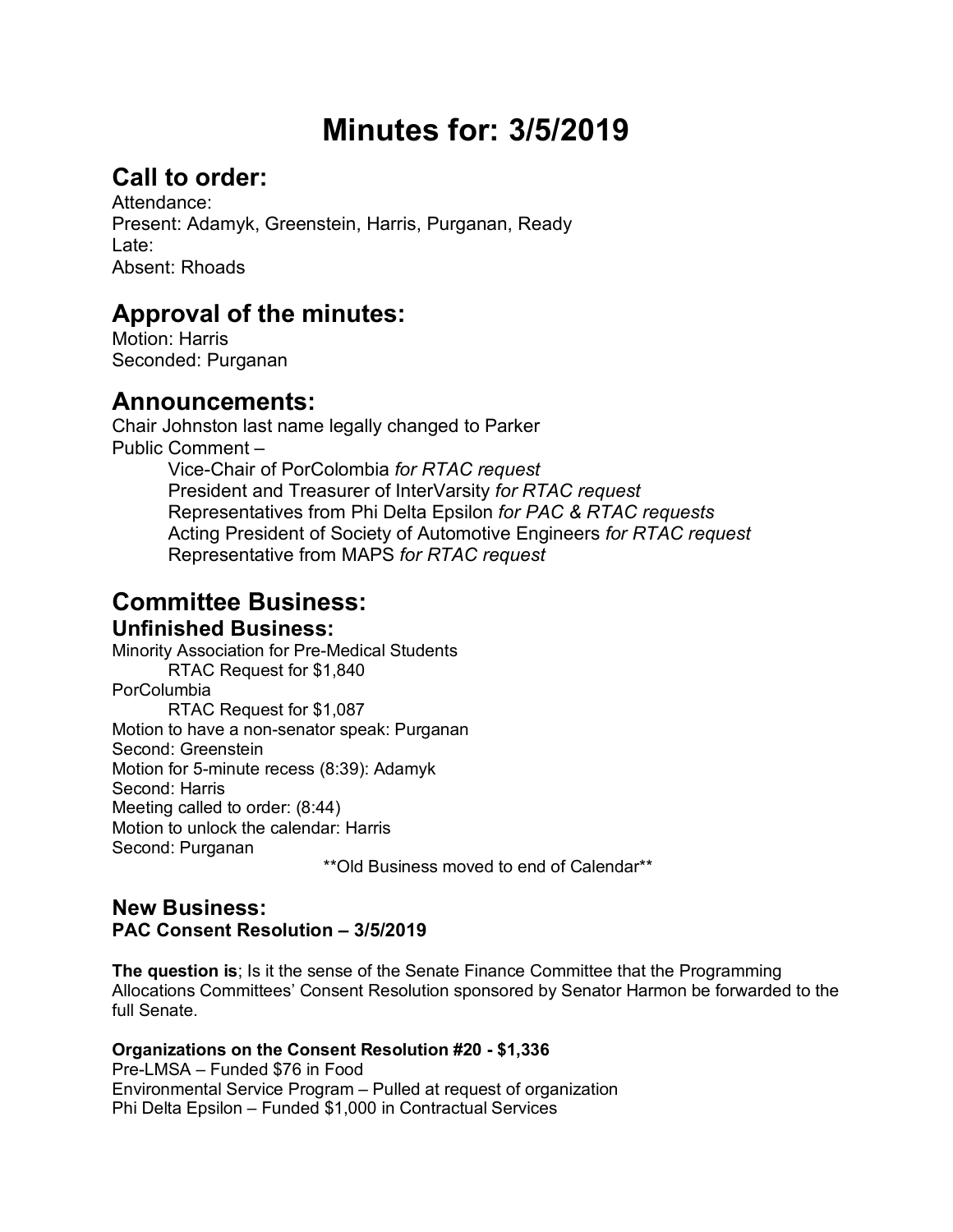Amnesty International FSU – Funded \$260 in Food Friday Night Live – Tabled Corazon Dancers – Tabled Multicultural Marketing Association of Students – Zero funded in PAC Questions – Adamyk: What does LMSA stand for? Pre-Latino Medical Student Association Greenstein: Reasoning for only funding PDE only \$1,000 Group was well enough to fundraise the remainder of costs Harris: Why was MMAS zero-funded? Committee did not want to spend \$3,000 for speaker coming in Purganan: How much money in PAC budget? Before current Res. = \$29,409.70 Has PDE held events in the past? No, they have not Motion to have non-senator speak: Purganan Second: Harris Motion to amend PDE in Category of Contractual Services to read \$1,668: Purganan Second: Adamyk Motion to forward CR to Senate: Adamyk Second: Greenstein Adamyk: Y Greenstein: Y Harris: Y Purganan: Y Consent Resolution Passes: 4-0-0

#### **RTAC Consent Resolution #21 - 3/5/2019**

**The question is**; Is it the sense of the Senate Finance Committee that the Resources for Travel Allocations Committees' Consent Resolution sponsored by Senator Johnston be forwarded to the full Senate.

Motion to bring old business into current CR: Purganan Second: Adamyk

**Organizations on the Consent Resolution – \$6,206 (Current Budget \$5,126.77)** Phi Delta Epsilon – Funded \$549 in Mileage Reimbursement InterVarsity Tallahassee – Funded \$1,140 in Registration Society of Automotive Engineers – Funded \$1,590 in Lodging MAPS – Funded \$1,840 in Registration PorColumbia – Funded \$1,087 in Registration

Questions – Greenstein: Would cutting 20% across the board be considered friendly? It would not be friendly, possibly cost per head for each group. Harris: All Automotive students are from FSU? That is correct, all are FSU students. Greenstein: Cost per head: